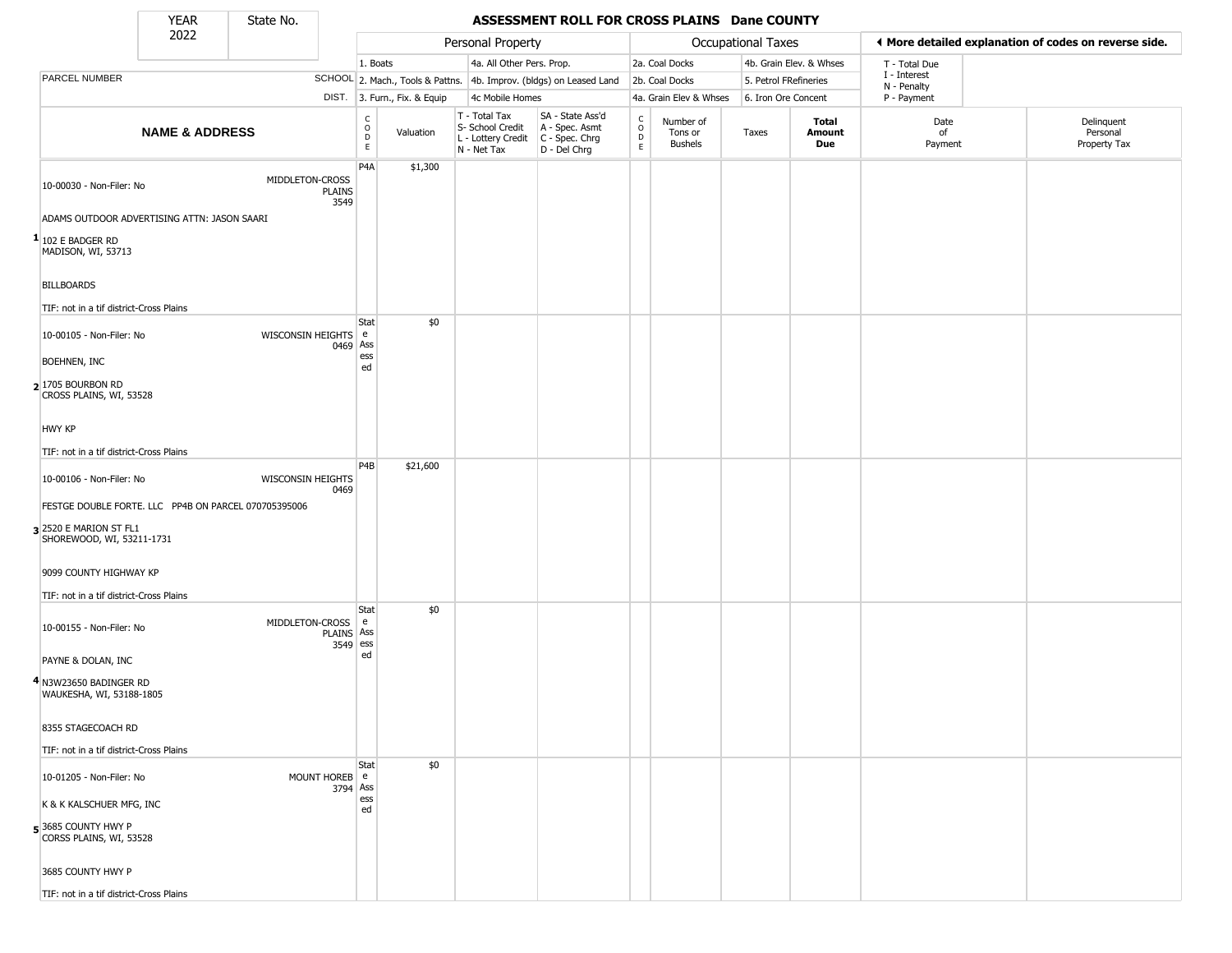|                                                              | <b>YEAR</b>               | State No.           |                         | ASSESSMENT ROLL FOR CROSS PLAINS Dane COUNTY   |                              |                                                                        |                                                                      |                                   |                                        |                       |                         |                             |                                                       |
|--------------------------------------------------------------|---------------------------|---------------------|-------------------------|------------------------------------------------|------------------------------|------------------------------------------------------------------------|----------------------------------------------------------------------|-----------------------------------|----------------------------------------|-----------------------|-------------------------|-----------------------------|-------------------------------------------------------|
|                                                              | 2022                      |                     |                         |                                                |                              | Personal Property                                                      |                                                                      |                                   |                                        | Occupational Taxes    |                         |                             | ♦ More detailed explanation of codes on reverse side. |
|                                                              |                           |                     |                         | 1. Boats                                       |                              | 4a. All Other Pers. Prop.                                              |                                                                      |                                   | 2a. Coal Docks                         |                       | 4b. Grain Elev. & Whses | T - Total Due               |                                                       |
| PARCEL NUMBER                                                |                           |                     |                         |                                                |                              |                                                                        | SCHOOL 2. Mach., Tools & Pattns. 4b. Improv. (bldgs) on Leased Land  |                                   | 2b. Coal Docks                         | 5. Petrol FRefineries |                         | I - Interest<br>N - Penalty |                                                       |
|                                                              |                           |                     |                         |                                                | DIST. 3. Furn., Fix. & Equip | 4c Mobile Homes                                                        |                                                                      |                                   | 4a. Grain Elev & Whses                 | 6. Iron Ore Concent   |                         | P - Payment                 |                                                       |
|                                                              | <b>NAME &amp; ADDRESS</b> |                     |                         | $\begin{matrix} 0 \\ 0 \\ D \end{matrix}$<br>E | Valuation                    | T - Total Tax<br>S- School Credit<br>L - Lottery Credit<br>N - Net Tax | SA - State Ass'd<br>A - Spec. Asmt<br>C - Spec. Chrg<br>D - Del Chrg | $\mathsf{C}$<br>$\circ$<br>D<br>E | Number of<br>Tons or<br><b>Bushels</b> | Taxes                 | Total<br>Amount<br>Due  | Date<br>of<br>Payment       | Delinquent<br>Personal<br>Property Tax                |
| 10-01350 - Non-Filer: Yes                                    |                           | MIDDLETON-CROSS     | <b>PLAINS</b><br>3549   | P03                                            | \$23,500                     |                                                                        |                                                                      |                                   |                                        |                       |                         |                             |                                                       |
| 4 MACFAM, LLC THE HILLTOP                                    |                           |                     |                         |                                                |                              |                                                                        |                                                                      |                                   |                                        |                       |                         |                             |                                                       |
| 6 4173 COUNTY HWY P<br>CORSS PLAINS, WI, 53528               |                           |                     |                         |                                                |                              |                                                                        |                                                                      |                                   |                                        |                       |                         |                             |                                                       |
| 4173 COUNTY HWY P<br>TIF: not in a tif district-Cross Plains |                           |                     |                         |                                                |                              |                                                                        |                                                                      |                                   |                                        |                       |                         |                             |                                                       |
| 10-02550 - Non-Filer: No                                     |                           |                     | MOUNT HOREB<br>3794     | P4B                                            | \$4,800                      |                                                                        |                                                                      |                                   |                                        |                       |                         |                             |                                                       |
| GARY & AUDRY ZANDER PP4B                                     |                           |                     |                         |                                                |                              |                                                                        |                                                                      |                                   |                                        |                       |                         |                             |                                                       |
| <b>7</b> 520 LINDA RD<br>MT HOREB, WI, 53572                 |                           |                     |                         |                                                |                              |                                                                        |                                                                      |                                   |                                        |                       |                         |                             |                                                       |
| 3897 OBSERVATORY RD -PP4B                                    |                           |                     |                         |                                                |                              |                                                                        |                                                                      |                                   |                                        |                       |                         |                             |                                                       |
| TIF: not in a tif district-Cross Plains                      |                           |                     |                         |                                                |                              |                                                                        |                                                                      |                                   |                                        |                       |                         |                             |                                                       |
| 10-02702 - Non-Filer: Yes                                    |                           |                     | MOUNT HOREB<br>3794     | P03                                            | \$65,200                     |                                                                        |                                                                      |                                   |                                        |                       |                         |                             |                                                       |
| THE RED MOUSE                                                |                           |                     |                         |                                                |                              |                                                                        |                                                                      |                                   |                                        |                       |                         |                             |                                                       |
| 8 3738 CTY HWY P<br>CROSS PLAINS, WI, 53528                  |                           |                     |                         |                                                |                              |                                                                        |                                                                      |                                   |                                        |                       |                         |                             |                                                       |
| 3828 GARFOOT RD                                              |                           |                     |                         |                                                |                              |                                                                        |                                                                      |                                   |                                        |                       |                         |                             |                                                       |
| TIF: not in a tif district-Cross Plains                      |                           |                     |                         |                                                |                              |                                                                        |                                                                      |                                   |                                        |                       |                         |                             |                                                       |
| 10-02746 - Non-Filer: No                                     |                           |                     | MOUNT HOREB<br>3794     | P03                                            | \$3,900                      |                                                                        |                                                                      |                                   |                                        |                       |                         |                             |                                                       |
| <b>DISH NETWORK, LLC</b>                                     |                           |                     |                         |                                                |                              |                                                                        |                                                                      |                                   |                                        |                       |                         |                             |                                                       |
| PO BOX 6623<br>ENGLEWOOD, CO, 80155                          |                           |                     |                         |                                                |                              |                                                                        |                                                                      |                                   |                                        |                       |                         |                             |                                                       |
| <b>VARIOUS</b>                                               |                           |                     |                         |                                                |                              |                                                                        |                                                                      |                                   |                                        |                       |                         |                             |                                                       |
| TIF: not in a tif district-Cross Plains                      |                           |                     |                         |                                                |                              |                                                                        |                                                                      |                                   |                                        |                       |                         |                             |                                                       |
| 10-02748 - Non-Filer: Yes                                    |                           |                     | MOUNT HOREB P03<br>3794 | P <sub>4</sub> A                               | \$400<br>\$4,700             |                                                                        |                                                                      |                                   |                                        |                       |                         |                             |                                                       |
| MORGAN'S OF CROSS PLAINS, INC                                |                           |                     |                         |                                                |                              |                                                                        |                                                                      |                                   |                                        |                       |                         |                             |                                                       |
| 10 8640 W MINERAL POINT RD<br>CROSS PLAINS, WI, 53528        |                           |                     |                         |                                                |                              |                                                                        |                                                                      |                                   |                                        |                       |                         |                             |                                                       |
| 8640 W MINERAL POINT RD                                      |                           |                     |                         |                                                |                              |                                                                        |                                                                      |                                   |                                        |                       |                         |                             |                                                       |
| TIF: not in a tif district-Cross Plains                      |                           |                     |                         |                                                |                              |                                                                        |                                                                      |                                   |                                        |                       |                         |                             |                                                       |
|                                                              |                           | <b>Parcel Total</b> |                         |                                                | \$5,100                      |                                                                        |                                                                      |                                   |                                        |                       |                         |                             |                                                       |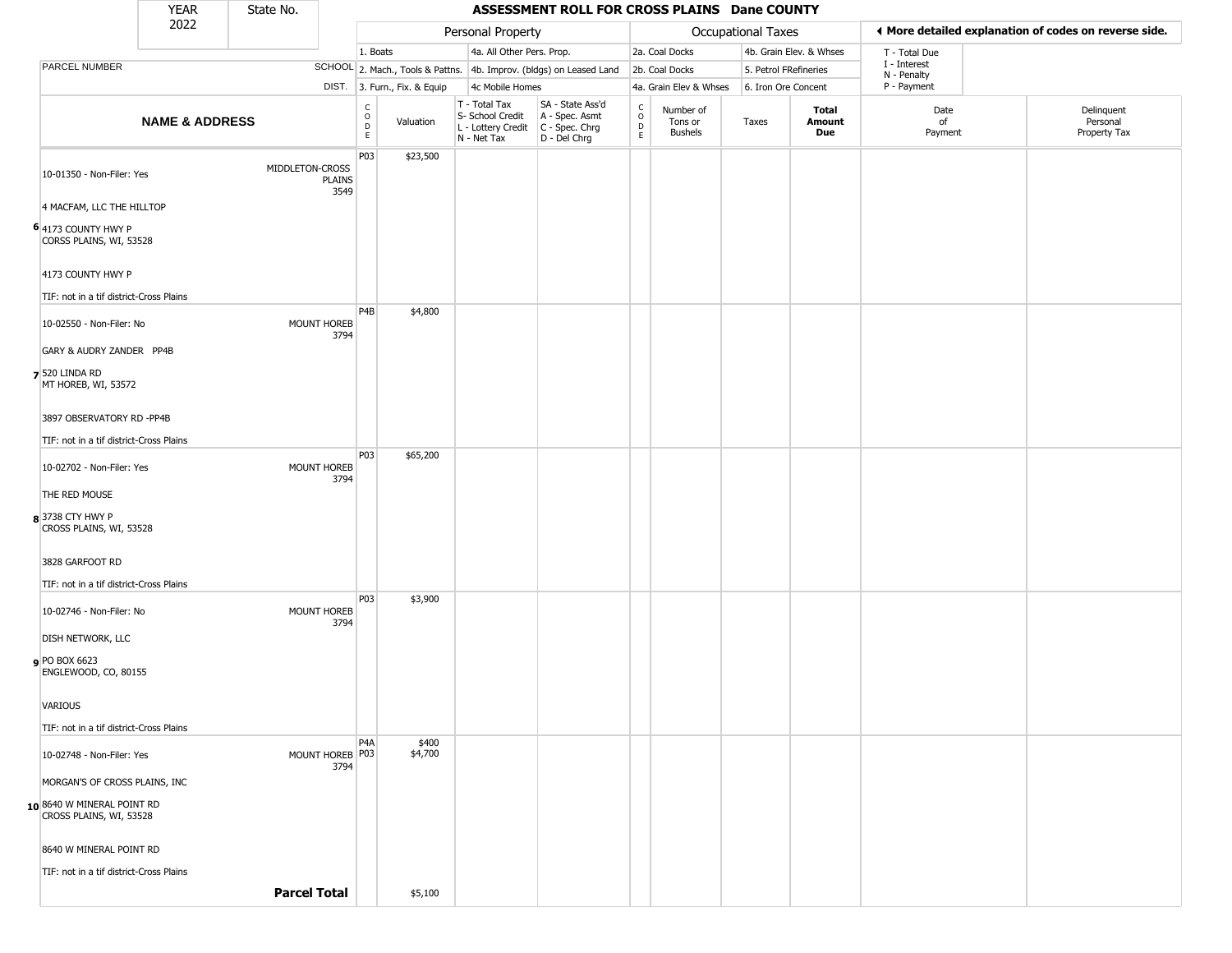|                                                                                                   | <b>YEAR</b>               | State No.                |                       |                                                       |                              |                                                                        | ASSESSMENT ROLL FOR CROSS PLAINS Dane COUNTY                           |                          |                                        |                    |                         |                             |                                                       |
|---------------------------------------------------------------------------------------------------|---------------------------|--------------------------|-----------------------|-------------------------------------------------------|------------------------------|------------------------------------------------------------------------|------------------------------------------------------------------------|--------------------------|----------------------------------------|--------------------|-------------------------|-----------------------------|-------------------------------------------------------|
|                                                                                                   | 2022                      |                          |                       |                                                       |                              | Personal Property                                                      |                                                                        |                          |                                        | Occupational Taxes |                         |                             | I More detailed explanation of codes on reverse side. |
|                                                                                                   |                           |                          |                       | 1. Boats                                              |                              | 4a. All Other Pers. Prop.                                              |                                                                        |                          | 2a. Coal Docks                         |                    | 4b. Grain Elev. & Whses | T - Total Due               |                                                       |
| PARCEL NUMBER                                                                                     |                           |                          |                       |                                                       |                              |                                                                        | SCHOOL 2. Mach., Tools & Pattns. 4b. Improv. (bldgs) on Leased Land    |                          | 2b. Coal Docks                         |                    | 5. Petrol FRefineries   | I - Interest<br>N - Penalty |                                                       |
|                                                                                                   |                           |                          |                       |                                                       | DIST. 3. Furn., Fix. & Equip | 4c Mobile Homes                                                        |                                                                        |                          | 4a. Grain Elev & Whses                 |                    | 6. Iron Ore Concent     | P - Payment                 |                                                       |
|                                                                                                   | <b>NAME &amp; ADDRESS</b> |                          |                       | $\mathsf{C}$<br>$\circ$<br>$\mathsf D$<br>$\mathsf E$ | Valuation                    | T - Total Tax<br>S- School Credit<br>L - Lottery Credit<br>N - Net Tax | SA - State Ass'd<br>A - Spec. Asmt<br>$C - Spec. Chrg$<br>D - Del Chrg | $\int_{0}^{c}$<br>D<br>E | Number of<br>Tons or<br><b>Bushels</b> | Taxes              | Total<br>Amount<br>Due  | Date<br>of<br>Payment       | Delinquent<br>Personal<br>Property Tax                |
| 10-02750 - Non-Filer: No<br>XEROX CORPORATION DBA: XEROX CORPORATION PROPERTY TAX XRX2<br>$-040A$ |                           |                          | MOUNT HOREB<br>3794   | P03                                                   | \$1,200                      |                                                                        |                                                                        |                          |                                        |                    |                         |                             |                                                       |
| $11$ PO BOX 9601<br>WEBSTER, NY, 14580                                                            |                           |                          |                       |                                                       |                              |                                                                        |                                                                        |                          |                                        |                    |                         |                             |                                                       |
| 3673 COUNTY TRK P<br>TIF: not in a tif district-Cross Plains                                      |                           |                          |                       |                                                       |                              |                                                                        |                                                                        |                          |                                        |                    |                         |                             |                                                       |
| 10-02751 - Non-Filer: No<br>AMERIGAS PROPANE, LP C/O THE ALBANO GROUP                             |                           |                          | MOUNT HOREB<br>3794   | P4A                                                   | \$1,200                      |                                                                        |                                                                        |                          |                                        |                    |                         |                             |                                                       |
| 12 PO BOX 1240<br>MANCHESTER, NH, 03105                                                           |                           |                          |                       |                                                       |                              |                                                                        |                                                                        |                          |                                        |                    |                         |                             |                                                       |
| <b>VARIOUS</b><br>TIF: not in a tif district-Cross Plains                                         |                           |                          |                       |                                                       |                              |                                                                        |                                                                        |                          |                                        |                    |                         |                             |                                                       |
| 10-02755 - Non-Filer: Yes                                                                         |                           | MIDDLETON-CROSS   P03    | <b>PLAINS</b><br>3549 | P <sub>4</sub> A                                      | \$100<br>\$200               |                                                                        |                                                                        |                          |                                        |                    |                         |                             |                                                       |
| CITY WASTE, INC                                                                                   |                           |                          |                       |                                                       |                              |                                                                        |                                                                        |                          |                                        |                    |                         |                             |                                                       |
| 13 4478 CELESTIAL CIR<br>CROSS PLAINS, WI, 53528                                                  |                           |                          |                       |                                                       |                              |                                                                        |                                                                        |                          |                                        |                    |                         |                             |                                                       |
| 4478 CELESTIAL CIR                                                                                |                           |                          |                       |                                                       |                              |                                                                        |                                                                        |                          |                                        |                    |                         |                             |                                                       |
| TIF: not in a tif district-Cross Plains                                                           |                           | <b>Parcel Total</b>      |                       |                                                       | \$300                        |                                                                        |                                                                        |                          |                                        |                    |                         |                             |                                                       |
| 10-02766 - Non-Filer: No                                                                          |                           | <b>WISCONSIN HEIGHTS</b> | 0469                  | P03                                                   | \$1,900                      |                                                                        |                                                                        |                          |                                        |                    |                         |                             |                                                       |
| ADT, LLC                                                                                          |                           |                          |                       |                                                       |                              |                                                                        |                                                                        |                          |                                        |                    |                         |                             |                                                       |
| 14 PO BOX 54767<br>LEXINGTON, KY, 40555                                                           |                           |                          |                       |                                                       |                              |                                                                        |                                                                        |                          |                                        |                    |                         |                             |                                                       |
| <b>VARIOUS</b>                                                                                    |                           |                          |                       |                                                       |                              |                                                                        |                                                                        |                          |                                        |                    |                         |                             |                                                       |
| TIF: not in a tif district-Cross Plains                                                           |                           |                          |                       |                                                       |                              |                                                                        |                                                                        |                          |                                        |                    |                         |                             |                                                       |
| 10-02769 - Non-Filer: Yes                                                                         |                           |                          | MOUNT HOREB<br>3794   | <b>P03</b>                                            | \$6,900                      |                                                                        |                                                                        |                          |                                        |                    |                         |                             |                                                       |
| BOWAR ELECTRIC BOWAR ENTERPRISES<br>158250 W MINERAL POINT RD<br>CROSS PLAINS, WI, 54915          |                           |                          |                       |                                                       |                              |                                                                        |                                                                        |                          |                                        |                    |                         |                             |                                                       |

8250 W MINERAL POINT RD TIF: not in a tif district-Cross Plains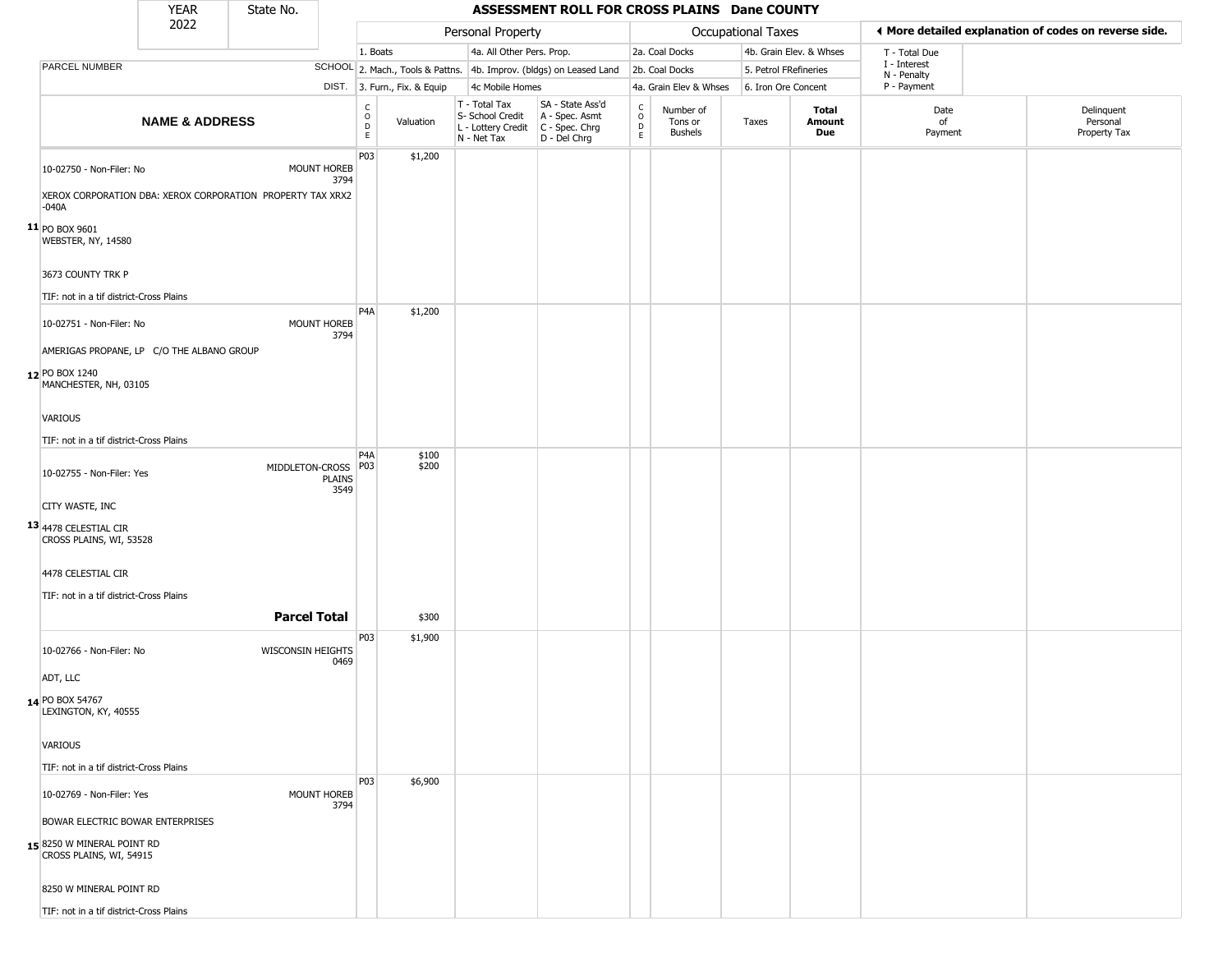| 2022<br>I More detailed explanation of codes on reverse side.<br>Personal Property<br>Occupational Taxes<br>4a. All Other Pers. Prop.<br>2a. Coal Docks<br>4b. Grain Elev. & Whses<br>1. Boats<br>T - Total Due<br>I - Interest<br>PARCEL NUMBER<br>SCHOOL 2. Mach., Tools & Pattns. 4b. Improv. (bldgs) on Leased Land<br>2b. Coal Docks<br>5. Petrol FRefineries<br>N - Penalty<br>P - Payment<br>DIST. 3. Furn., Fix. & Equip<br>4c Mobile Homes<br>4a. Grain Elev & Whses<br>6. Iron Ore Concent<br>SA - State Ass'd<br>T - Total Tax<br>C<br>D<br>D<br>E<br>$\rm ^c_{o}$<br>Number of<br>Total<br>Date<br>S- School Credit<br>A - Spec. Asmt<br><b>NAME &amp; ADDRESS</b><br>Valuation<br>of<br>Tons or<br>Taxes<br>Amount<br>$\mathsf{D}$<br>C - Spec. Chrg<br>L - Lottery Credit<br><b>Bushels</b><br>Due<br>Payment<br>E<br>D - Del Chrg<br>N - Net Tax<br>P4A<br>\$400<br>WISCONSIN HEIGHTS<br>10-02771 - Non-Filer: No<br>0469<br><b>CRACK FILLING SERVICES CORP</b><br>16 4061 BARLOW RD<br>CROSS PLAINS, WI, 53528<br>4061 BARLOW RD<br>TIF: not in a tif district-Cross Plains<br>P4A<br>\$25,800<br>MOUNT HOREB<br>10-02792 - Non-Filer: No<br>3794<br>SBA TOWER VII, LLC DBA: SBA TOWERS VII, LLC<br>178051 CONGRESS AVE<br>BOCA RATON, FL, 33487-1307<br>9444 W MINERAL POINT RD-TOWER<br>TIF: not in a tif district-Cross Plains<br>P <sub>4</sub> A<br>\$4,200<br>MIDDLETON-CROSS<br>10-02793 - Non-Filer: No<br><b>PLAINS</b><br>3549<br>PINNACLE TOWERS ACQUISITION, LLC PMB 353<br>18 4017 WASHINGTON RD<br>MCMURRAY, PA, 15317<br>4013 TIMBER LANE RD-TOWER<br>TIF: not in a tif district-Cross Plains<br>P03<br>\$2,400<br><b>WISCONSIN HEIGHTS</b><br>10-02794 - Non-Filer: No<br>0469<br>DIRECTV, LLC C/O KROLL LLC<br>19 PO BOX 2789<br>ADDISON, TX, 75001<br>VARIOUS<br>TIF: not in a tif district-Cross Plains<br>P <sub>4</sub> A<br>\$1,600<br>WISCONSIN HEIGHTS<br>10-02796 - Non-Filer: No<br>0469<br>FERRELLGAS, LP DBA FERRELGAS/BLUE RHINO OPERATING TAX DEPT<br>20 ONE LIBERTY PLAZA<br>LIBERTY, MO, 64068 |  | <b>YEAR</b> | State No. | ASSESSMENT ROLL FOR CROSS PLAINS Dane COUNTY |  |  |  |  |  |  |  |  |  |                                        |
|------------------------------------------------------------------------------------------------------------------------------------------------------------------------------------------------------------------------------------------------------------------------------------------------------------------------------------------------------------------------------------------------------------------------------------------------------------------------------------------------------------------------------------------------------------------------------------------------------------------------------------------------------------------------------------------------------------------------------------------------------------------------------------------------------------------------------------------------------------------------------------------------------------------------------------------------------------------------------------------------------------------------------------------------------------------------------------------------------------------------------------------------------------------------------------------------------------------------------------------------------------------------------------------------------------------------------------------------------------------------------------------------------------------------------------------------------------------------------------------------------------------------------------------------------------------------------------------------------------------------------------------------------------------------------------------------------------------------------------------------------------------------------------------------------------------------------------------------------------------------------------------------------------------------------------------------------------------------------------------------------------------------------------------------|--|-------------|-----------|----------------------------------------------|--|--|--|--|--|--|--|--|--|----------------------------------------|
|                                                                                                                                                                                                                                                                                                                                                                                                                                                                                                                                                                                                                                                                                                                                                                                                                                                                                                                                                                                                                                                                                                                                                                                                                                                                                                                                                                                                                                                                                                                                                                                                                                                                                                                                                                                                                                                                                                                                                                                                                                                |  |             |           |                                              |  |  |  |  |  |  |  |  |  |                                        |
|                                                                                                                                                                                                                                                                                                                                                                                                                                                                                                                                                                                                                                                                                                                                                                                                                                                                                                                                                                                                                                                                                                                                                                                                                                                                                                                                                                                                                                                                                                                                                                                                                                                                                                                                                                                                                                                                                                                                                                                                                                                |  |             |           |                                              |  |  |  |  |  |  |  |  |  |                                        |
|                                                                                                                                                                                                                                                                                                                                                                                                                                                                                                                                                                                                                                                                                                                                                                                                                                                                                                                                                                                                                                                                                                                                                                                                                                                                                                                                                                                                                                                                                                                                                                                                                                                                                                                                                                                                                                                                                                                                                                                                                                                |  |             |           |                                              |  |  |  |  |  |  |  |  |  |                                        |
|                                                                                                                                                                                                                                                                                                                                                                                                                                                                                                                                                                                                                                                                                                                                                                                                                                                                                                                                                                                                                                                                                                                                                                                                                                                                                                                                                                                                                                                                                                                                                                                                                                                                                                                                                                                                                                                                                                                                                                                                                                                |  |             |           |                                              |  |  |  |  |  |  |  |  |  |                                        |
|                                                                                                                                                                                                                                                                                                                                                                                                                                                                                                                                                                                                                                                                                                                                                                                                                                                                                                                                                                                                                                                                                                                                                                                                                                                                                                                                                                                                                                                                                                                                                                                                                                                                                                                                                                                                                                                                                                                                                                                                                                                |  |             |           |                                              |  |  |  |  |  |  |  |  |  | Delinquent<br>Personal<br>Property Tax |
|                                                                                                                                                                                                                                                                                                                                                                                                                                                                                                                                                                                                                                                                                                                                                                                                                                                                                                                                                                                                                                                                                                                                                                                                                                                                                                                                                                                                                                                                                                                                                                                                                                                                                                                                                                                                                                                                                                                                                                                                                                                |  |             |           |                                              |  |  |  |  |  |  |  |  |  |                                        |
|                                                                                                                                                                                                                                                                                                                                                                                                                                                                                                                                                                                                                                                                                                                                                                                                                                                                                                                                                                                                                                                                                                                                                                                                                                                                                                                                                                                                                                                                                                                                                                                                                                                                                                                                                                                                                                                                                                                                                                                                                                                |  |             |           |                                              |  |  |  |  |  |  |  |  |  |                                        |
|                                                                                                                                                                                                                                                                                                                                                                                                                                                                                                                                                                                                                                                                                                                                                                                                                                                                                                                                                                                                                                                                                                                                                                                                                                                                                                                                                                                                                                                                                                                                                                                                                                                                                                                                                                                                                                                                                                                                                                                                                                                |  |             |           |                                              |  |  |  |  |  |  |  |  |  |                                        |
|                                                                                                                                                                                                                                                                                                                                                                                                                                                                                                                                                                                                                                                                                                                                                                                                                                                                                                                                                                                                                                                                                                                                                                                                                                                                                                                                                                                                                                                                                                                                                                                                                                                                                                                                                                                                                                                                                                                                                                                                                                                |  |             |           |                                              |  |  |  |  |  |  |  |  |  |                                        |
|                                                                                                                                                                                                                                                                                                                                                                                                                                                                                                                                                                                                                                                                                                                                                                                                                                                                                                                                                                                                                                                                                                                                                                                                                                                                                                                                                                                                                                                                                                                                                                                                                                                                                                                                                                                                                                                                                                                                                                                                                                                |  |             |           |                                              |  |  |  |  |  |  |  |  |  |                                        |
|                                                                                                                                                                                                                                                                                                                                                                                                                                                                                                                                                                                                                                                                                                                                                                                                                                                                                                                                                                                                                                                                                                                                                                                                                                                                                                                                                                                                                                                                                                                                                                                                                                                                                                                                                                                                                                                                                                                                                                                                                                                |  |             |           |                                              |  |  |  |  |  |  |  |  |  |                                        |
|                                                                                                                                                                                                                                                                                                                                                                                                                                                                                                                                                                                                                                                                                                                                                                                                                                                                                                                                                                                                                                                                                                                                                                                                                                                                                                                                                                                                                                                                                                                                                                                                                                                                                                                                                                                                                                                                                                                                                                                                                                                |  |             |           |                                              |  |  |  |  |  |  |  |  |  |                                        |
|                                                                                                                                                                                                                                                                                                                                                                                                                                                                                                                                                                                                                                                                                                                                                                                                                                                                                                                                                                                                                                                                                                                                                                                                                                                                                                                                                                                                                                                                                                                                                                                                                                                                                                                                                                                                                                                                                                                                                                                                                                                |  |             |           |                                              |  |  |  |  |  |  |  |  |  |                                        |
|                                                                                                                                                                                                                                                                                                                                                                                                                                                                                                                                                                                                                                                                                                                                                                                                                                                                                                                                                                                                                                                                                                                                                                                                                                                                                                                                                                                                                                                                                                                                                                                                                                                                                                                                                                                                                                                                                                                                                                                                                                                |  |             |           |                                              |  |  |  |  |  |  |  |  |  |                                        |
|                                                                                                                                                                                                                                                                                                                                                                                                                                                                                                                                                                                                                                                                                                                                                                                                                                                                                                                                                                                                                                                                                                                                                                                                                                                                                                                                                                                                                                                                                                                                                                                                                                                                                                                                                                                                                                                                                                                                                                                                                                                |  |             |           |                                              |  |  |  |  |  |  |  |  |  |                                        |
|                                                                                                                                                                                                                                                                                                                                                                                                                                                                                                                                                                                                                                                                                                                                                                                                                                                                                                                                                                                                                                                                                                                                                                                                                                                                                                                                                                                                                                                                                                                                                                                                                                                                                                                                                                                                                                                                                                                                                                                                                                                |  |             |           |                                              |  |  |  |  |  |  |  |  |  |                                        |
|                                                                                                                                                                                                                                                                                                                                                                                                                                                                                                                                                                                                                                                                                                                                                                                                                                                                                                                                                                                                                                                                                                                                                                                                                                                                                                                                                                                                                                                                                                                                                                                                                                                                                                                                                                                                                                                                                                                                                                                                                                                |  |             |           |                                              |  |  |  |  |  |  |  |  |  |                                        |
|                                                                                                                                                                                                                                                                                                                                                                                                                                                                                                                                                                                                                                                                                                                                                                                                                                                                                                                                                                                                                                                                                                                                                                                                                                                                                                                                                                                                                                                                                                                                                                                                                                                                                                                                                                                                                                                                                                                                                                                                                                                |  |             |           |                                              |  |  |  |  |  |  |  |  |  |                                        |
|                                                                                                                                                                                                                                                                                                                                                                                                                                                                                                                                                                                                                                                                                                                                                                                                                                                                                                                                                                                                                                                                                                                                                                                                                                                                                                                                                                                                                                                                                                                                                                                                                                                                                                                                                                                                                                                                                                                                                                                                                                                |  |             |           |                                              |  |  |  |  |  |  |  |  |  |                                        |
| <b>VARIOUS</b>                                                                                                                                                                                                                                                                                                                                                                                                                                                                                                                                                                                                                                                                                                                                                                                                                                                                                                                                                                                                                                                                                                                                                                                                                                                                                                                                                                                                                                                                                                                                                                                                                                                                                                                                                                                                                                                                                                                                                                                                                                 |  |             |           |                                              |  |  |  |  |  |  |  |  |  |                                        |

TIF: not in a tif district-Cross Plains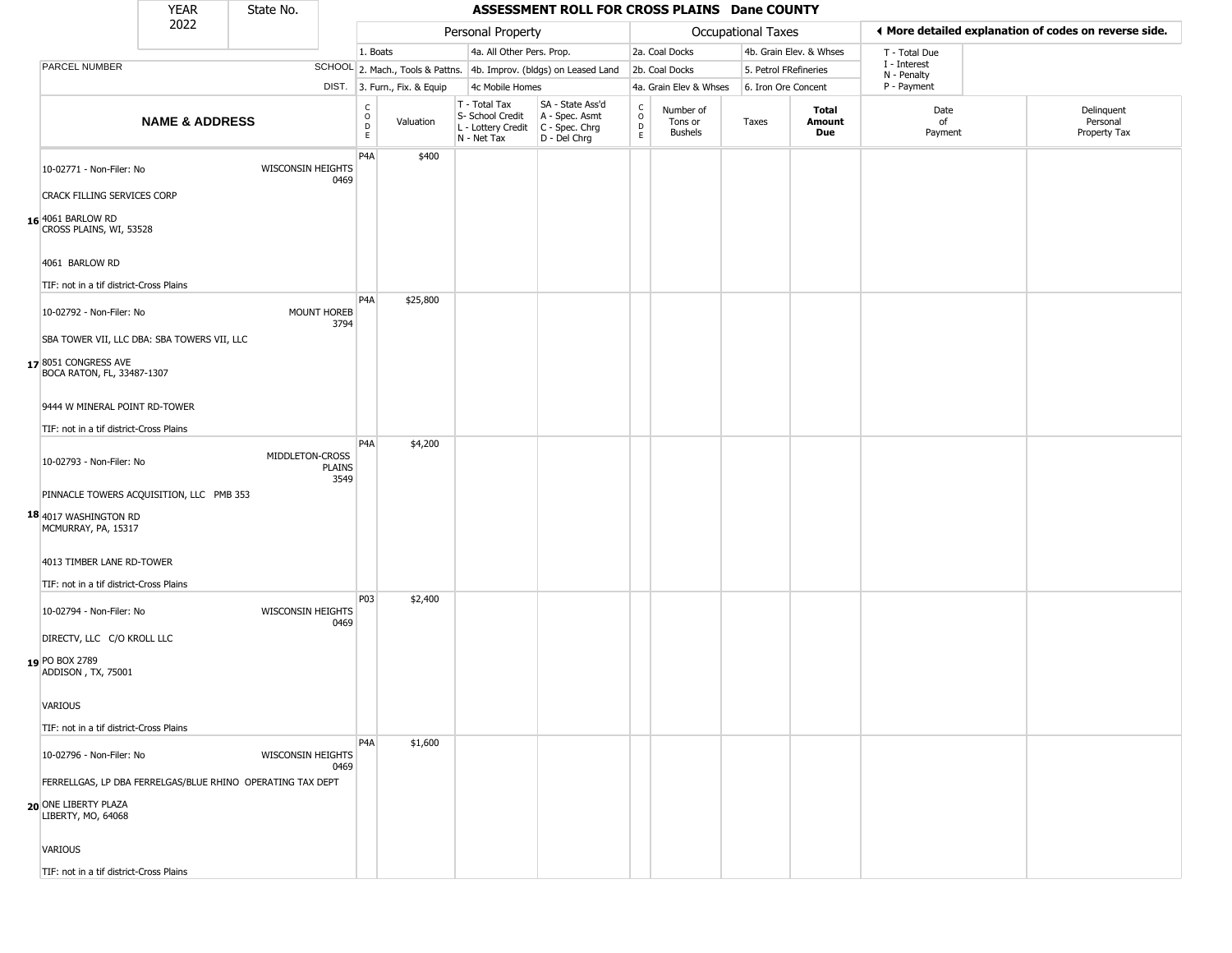|                                                    | <b>YEAR</b>               | State No.           |                         |                                   | ASSESSMENT ROLL FOR CROSS PLAINS Dane COUNTY |                                                                        |                                                                        |                                                          |                                        |                    |                         |                             |                                                       |
|----------------------------------------------------|---------------------------|---------------------|-------------------------|-----------------------------------|----------------------------------------------|------------------------------------------------------------------------|------------------------------------------------------------------------|----------------------------------------------------------|----------------------------------------|--------------------|-------------------------|-----------------------------|-------------------------------------------------------|
|                                                    | 2022                      |                     |                         |                                   |                                              | Personal Property                                                      |                                                                        |                                                          |                                        | Occupational Taxes |                         |                             | ♦ More detailed explanation of codes on reverse side. |
|                                                    |                           |                     |                         | 1. Boats                          |                                              | 4a. All Other Pers. Prop.                                              |                                                                        |                                                          | 2a. Coal Docks                         |                    | 4b. Grain Elev. & Whses | T - Total Due               |                                                       |
| PARCEL NUMBER                                      |                           |                     |                         |                                   | SCHOOL 2. Mach., Tools & Pattns.             |                                                                        | 4b. Improv. (bldgs) on Leased Land                                     |                                                          | 2b. Coal Docks                         |                    | 5. Petrol FRefineries   | I - Interest<br>N - Penalty |                                                       |
|                                                    |                           |                     |                         |                                   | DIST. 3. Furn., Fix. & Equip                 | 4c Mobile Homes                                                        |                                                                        |                                                          | 4a. Grain Elev & Whses                 |                    | 6. Iron Ore Concent     | P - Payment                 |                                                       |
|                                                    | <b>NAME &amp; ADDRESS</b> |                     |                         | $\frac{c}{0}$<br>$\mathsf D$<br>E | Valuation                                    | T - Total Tax<br>S- School Credit<br>L - Lottery Credit<br>N - Net Tax | SA - State Ass'd<br>A - Spec. Asmt<br>$C - Spec. Chrg$<br>D - Del Chrg | $\begin{matrix} 0 \\ 0 \\ 0 \end{matrix}$<br>$\mathsf E$ | Number of<br>Tons or<br><b>Bushels</b> | Taxes              | Total<br>Amount<br>Due  | Date<br>of<br>Payment       | Delinquent<br>Personal<br>Property Tax                |
| 10-02798 - Non-Filer: No                           |                           |                     | MOUNT HOREB P03<br>3794 | P4A                               | \$5,800<br>\$26,900                          |                                                                        |                                                                        |                                                          |                                        |                    |                         |                             |                                                       |
| VAULT INTERIORS & DESIGN, LLC                      |                           |                     |                         |                                   |                                              |                                                                        |                                                                        |                                                          |                                        |                    |                         |                             |                                                       |
| 21 3488 COUNTY RD J<br>CROSS PLAINS, WI, 53528     |                           |                     |                         |                                   |                                              |                                                                        |                                                                        |                                                          |                                        |                    |                         |                             |                                                       |
| 3488 COUNTY RD J                                   |                           |                     |                         |                                   |                                              |                                                                        |                                                                        |                                                          |                                        |                    |                         |                             |                                                       |
| TIF: not in a tif district-Cross Plains            |                           | <b>Parcel Total</b> |                         |                                   | \$32,700                                     |                                                                        |                                                                        |                                                          |                                        |                    |                         |                             |                                                       |
| 10-02799 - Non-Filer: Yes                          |                           |                     | MOUNT HOREB P4A<br>3794 | P03                               | \$800<br>\$2,000                             |                                                                        |                                                                        |                                                          |                                        |                    |                         |                             |                                                       |
| <b>SUGAR VALLEY STABLE LLC</b>                     |                           |                     |                         |                                   |                                              |                                                                        |                                                                        |                                                          |                                        |                    |                         |                             |                                                       |
| 22 8660 BLUFF VALLEY RD<br>CROSS PLAINS, WI, 53528 |                           |                     |                         |                                   |                                              |                                                                        |                                                                        |                                                          |                                        |                    |                         |                             |                                                       |
| 8660 BLUFF VALLEY RD                               |                           |                     |                         |                                   |                                              |                                                                        |                                                                        |                                                          |                                        |                    |                         |                             |                                                       |
| TIF: not in a tif district-Cross Plains            |                           |                     |                         |                                   |                                              |                                                                        |                                                                        |                                                          |                                        |                    |                         |                             |                                                       |
|                                                    |                           | <b>Parcel Total</b> |                         |                                   | \$2,800                                      |                                                                        |                                                                        |                                                          |                                        |                    |                         |                             |                                                       |
| 10-02800 - Non-Filer: Yes                          |                           | MIDDLETON-CROSS     | PLAINS<br>3549          | P03<br>P <sub>4</sub> A           | \$100<br>\$100                               |                                                                        |                                                                        |                                                          |                                        |                    |                         |                             |                                                       |
| PURSLEY'S VALLEY STABLE                            |                           |                     |                         |                                   |                                              |                                                                        |                                                                        |                                                          |                                        |                    |                         |                             |                                                       |
| 23 8306 US HIGHWAY 14<br>CROSS PLAINS, WI, 53528   |                           |                     |                         |                                   |                                              |                                                                        |                                                                        |                                                          |                                        |                    |                         |                             |                                                       |
| 8306 US HIGHWAY 14                                 |                           |                     |                         |                                   |                                              |                                                                        |                                                                        |                                                          |                                        |                    |                         |                             |                                                       |
| TIF: not in a tif district-Cross Plains            |                           | <b>Parcel Total</b> |                         |                                   | \$200                                        |                                                                        |                                                                        |                                                          |                                        |                    |                         |                             |                                                       |
| 10-02801 - Non-Filer: Yes                          |                           | MIDDLETON-CROSS     | PLAINS<br>3549          | P <sub>4</sub> A<br><b>P03</b>    | \$800<br>\$2,400                             |                                                                        |                                                                        |                                                          |                                        |                    |                         |                             |                                                       |
| <b>WINGRA STONE</b>                                |                           |                     |                         |                                   |                                              |                                                                        |                                                                        |                                                          |                                        |                    |                         |                             |                                                       |
| 24 PO BOX 44284<br>MADISON, WI, 53528              |                           |                     |                         |                                   |                                              |                                                                        |                                                                        |                                                          |                                        |                    |                         |                             |                                                       |
| 8401 STAGECOACH RD                                 |                           |                     |                         |                                   |                                              |                                                                        |                                                                        |                                                          |                                        |                    |                         |                             |                                                       |
| TIF: not in a tif district-Cross Plains            |                           |                     |                         |                                   |                                              |                                                                        |                                                                        |                                                          |                                        |                    |                         |                             |                                                       |
|                                                    |                           | <b>Parcel Total</b> |                         |                                   | \$3,200                                      |                                                                        |                                                                        |                                                          |                                        |                    |                         |                             |                                                       |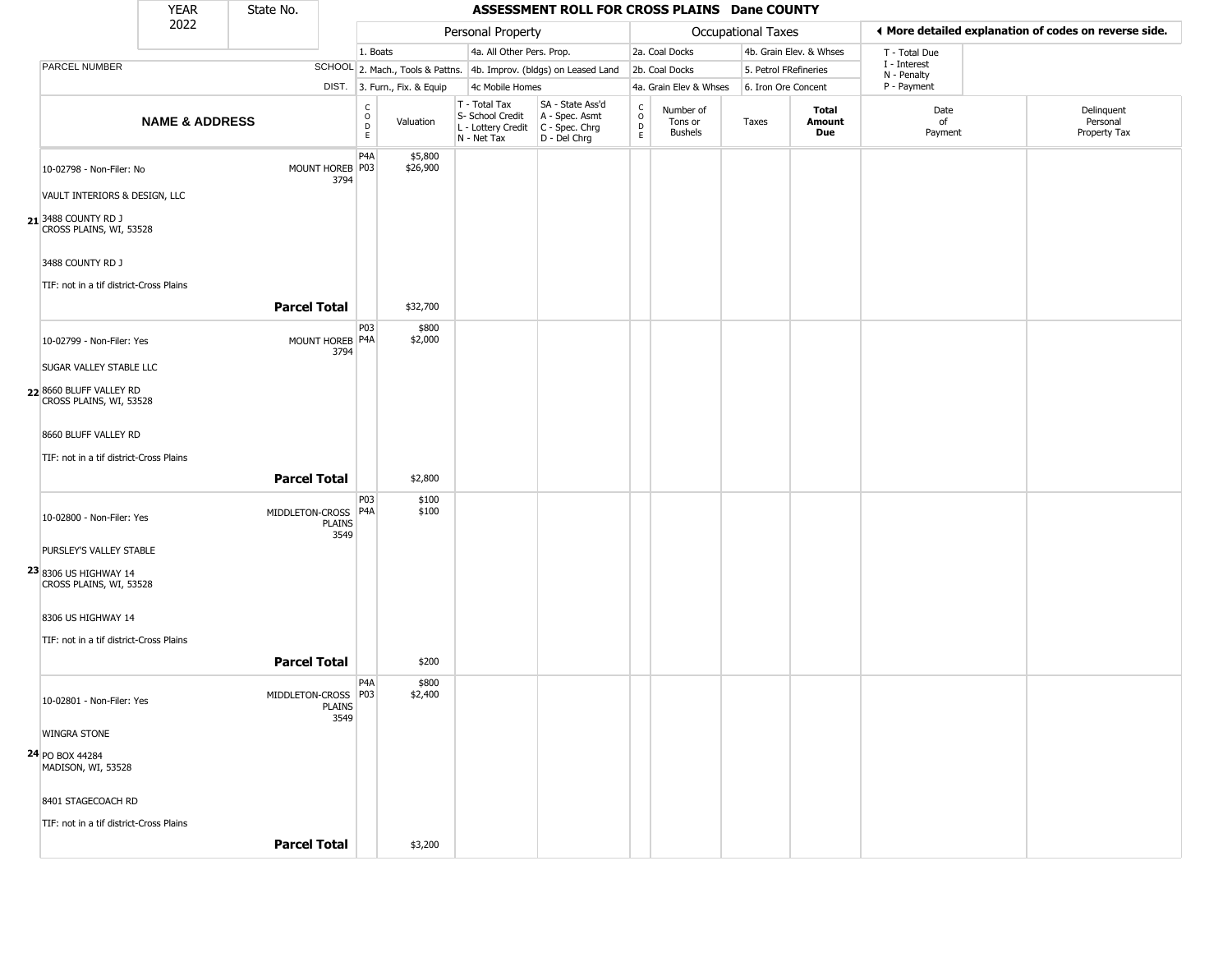|                                                                                                | <b>YEAR</b>               | State No.                                                |                       |                        |                                                    |                                                                                         | ASSESSMENT ROLL FOR CROSS PLAINS Dane COUNTY                        |                                              |                                        |       |                    |                         |                             |                                                       |
|------------------------------------------------------------------------------------------------|---------------------------|----------------------------------------------------------|-----------------------|------------------------|----------------------------------------------------|-----------------------------------------------------------------------------------------|---------------------------------------------------------------------|----------------------------------------------|----------------------------------------|-------|--------------------|-------------------------|-----------------------------|-------------------------------------------------------|
|                                                                                                | 2022                      |                                                          |                       |                        |                                                    | Personal Property                                                                       |                                                                     |                                              |                                        |       | Occupational Taxes |                         |                             | ◀ More detailed explanation of codes on reverse side. |
|                                                                                                |                           |                                                          |                       | 1. Boats               |                                                    | 4a. All Other Pers. Prop.                                                               |                                                                     |                                              | 2a. Coal Docks                         |       |                    | 4b. Grain Elev. & Whses | T - Total Due               |                                                       |
| <b>PARCEL NUMBER</b>                                                                           |                           |                                                          |                       |                        |                                                    |                                                                                         | SCHOOL 2. Mach., Tools & Pattns. 4b. Improv. (bldgs) on Leased Land |                                              | 2b. Coal Docks                         |       |                    | 5. Petrol FRefineries   | I - Interest<br>N - Penalty |                                                       |
|                                                                                                |                           |                                                          |                       |                        | DIST. 3. Furn., Fix. & Equip                       | 4c Mobile Homes                                                                         |                                                                     |                                              | 4a. Grain Elev & Whses                 |       |                    | 6. Iron Ore Concent     | P - Payment                 |                                                       |
|                                                                                                | <b>NAME &amp; ADDRESS</b> |                                                          |                       | C<br>$\circ$<br>D<br>E | Valuation                                          | T - Total Tax<br>S- School Credit<br>L - Lottery Credit   C - Spec. Chrg<br>N - Net Tax | SA - State Ass'd<br>A - Spec. Asmt<br>D - Del Chrg                  | $\mathsf{C}$<br>$\circ$<br>$\mathsf{D}$<br>E | Number of<br>Tons or<br><b>Bushels</b> | Taxes |                    | Total<br>Amount<br>Due  | Date<br>of<br>Payment       | Delinquent<br>Personal<br>Property Tax                |
| 10-02802 - Non-Filer: Yes<br>NEW AQUA, LLC DBA AQUA SYSTEMS                                    |                           |                                                          | MOUNT HOREB<br>3794   | P03                    | \$600                                              |                                                                                         |                                                                     |                                              |                                        |       |                    |                         |                             |                                                       |
| 25 7785 E US HIGHWAY 36<br>AVON, IN, 46123                                                     |                           |                                                          |                       |                        |                                                    |                                                                                         |                                                                     |                                              |                                        |       |                    |                         |                             |                                                       |
| VARIOUS<br>TIF: not in a tif district-Cross Plains                                             |                           |                                                          |                       |                        |                                                    |                                                                                         |                                                                     |                                              |                                        |       |                    |                         |                             |                                                       |
| 10-02803 - Non-Filer: No                                                                       |                           | MIDDLETON-CROSS                                          | <b>PLAINS</b><br>3549 |                        | \$0<br>\$0<br>$$0$<br>$$0$<br>$$0$<br>$$0$<br>$$0$ |                                                                                         |                                                                     |                                              |                                        |       |                    |                         |                             |                                                       |
| QUADIENT INC FKA NEOPOST, INC ATTN: TAX DEPT<br>26 478 WHEELERS FARMS RD<br>MILFORD, CT, 06461 |                           |                                                          |                       |                        | \$0<br>\$0                                         |                                                                                         |                                                                     |                                              |                                        |       |                    |                         |                             |                                                       |
| 4478 CELESTIAL CIRCLE<br>TIF: not in a tif district-Cross Plains                               |                           | <b>Parcel Total</b>                                      |                       |                        | \$0                                                |                                                                                         |                                                                     |                                              |                                        |       |                    |                         |                             |                                                       |
| 10-02804 - Non-Filer: No                                                                       |                           |                                                          | MOUNT HOREB           | P03                    | \$9,900                                            |                                                                                         |                                                                     |                                              |                                        |       |                    |                         |                             |                                                       |
| CANON FINANCIAL SERVICES INC<br>27 158 GAITHER DR<br>MOUNT LAUREL, NJ, 08054                   |                           |                                                          | 3794                  |                        |                                                    |                                                                                         |                                                                     |                                              |                                        |       |                    |                         |                             |                                                       |
| 3650 CTY HWY P<br>TIF: not in a tif district-Cross Plains                                      |                           |                                                          |                       |                        |                                                    |                                                                                         |                                                                     |                                              |                                        |       |                    |                         |                             |                                                       |
| 10-02805 - Non-Filer: No                                                                       |                           |                                                          | MOUNT HOREB<br>3794   | P <sub>4</sub> A       | \$3,100                                            |                                                                                         |                                                                     |                                              |                                        |       |                    |                         |                             |                                                       |
| <b>COMPANY</b>                                                                                 |                           | WASTE MANAGEMENT OF WISCONSIN, INC C/O MARVIN F POER AND |                       |                        |                                                    |                                                                                         |                                                                     |                                              |                                        |       |                    |                         |                             |                                                       |
| 28 PO BOX 802206<br>DALLAS, TX, 75380-2206                                                     |                           |                                                          |                       |                        |                                                    |                                                                                         |                                                                     |                                              |                                        |       |                    |                         |                             |                                                       |
| <b>VARIOUS</b><br>TIF: not in a tif district-Cross Plains                                      |                           |                                                          |                       |                        |                                                    |                                                                                         |                                                                     |                                              |                                        |       |                    |                         |                             |                                                       |
| NO. OF PARCELS 28                                                                              |                           | <b>TOTALS</b>                                            | ▶                     |                        | 223,800.00                                         |                                                                                         |                                                                     |                                              |                                        |       |                    |                         |                             |                                                       |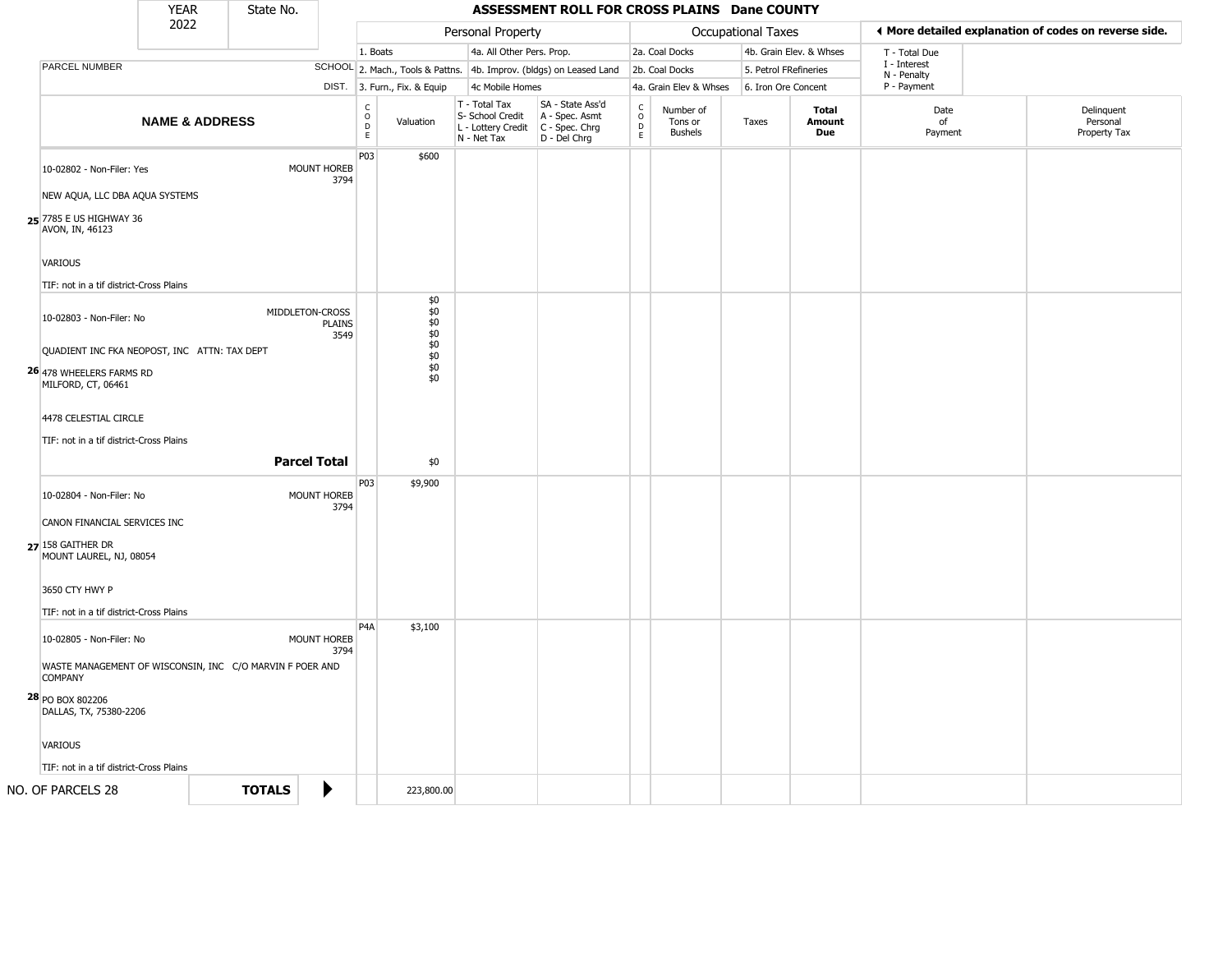| Class                 | <b>Total PP Records   Total Valuation</b> |           |
|-----------------------|-------------------------------------------|-----------|
| No Value              | 1                                         | \$0       |
| <b>P03</b>            | 15                                        | \$150,600 |
| P4A                   | 13                                        | \$46,800  |
| P <sub>4</sub> B      | 2                                         | \$26,400  |
| <b>State Assessed</b> | 3                                         | \$0       |
| Total:                | 28                                        | \$223800  |

# **Municipality Totals by Class Municipality Totals - By County and Class**

| County | <b>Class</b>          | <b>Total PP Records   Total Valuation</b> |           |
|--------|-----------------------|-------------------------------------------|-----------|
| Dane   | <b>No Value</b>       | 1                                         | \$0       |
|        | P <sub>0</sub> 3      | 15                                        | \$150,600 |
|        | P4A                   | 13                                        | \$46,800  |
|        | P <sub>4</sub> B      | $\overline{2}$                            | \$26,400  |
|        | <b>State Assessed</b> | 3                                         | \$0       |
|        | Total:                | 28                                        | \$223,800 |
| Total: |                       | 28                                        | \$223,800 |

# **Municipality Totals - By County, TIF, Class**

| County | <b>TIF District</b> | <b>Class</b>          | <b>Total PP Records   Total Valuation</b> |           |
|--------|---------------------|-----------------------|-------------------------------------------|-----------|
| Dane   |                     | <b>No Value</b>       | 1                                         | \$0       |
|        |                     | <b>P03</b>            | 15                                        | \$150,600 |
|        |                     | P <sub>4</sub> A      | 13                                        | \$46,800  |
|        |                     | P <sub>4</sub> B      | $\overline{2}$                            | \$26,400  |
|        |                     | <b>State Assessed</b> | 3                                         | \$0       |
|        |                     | Total:                | 28                                        | \$223,800 |
|        | Total:              |                       | 28                                        | \$223,800 |
| Total: |                     |                       | 28                                        | \$223,800 |

# **Municipality Totals - By County, School District, Class**

| County | <b>School District1</b>                  | <b>Class</b>                                        | <b>Total PP Records   Total Valuation</b> |           |
|--------|------------------------------------------|-----------------------------------------------------|-------------------------------------------|-----------|
| Dane   | <b>MIDDLETON-</b><br><b>CROSS PLAINS</b> | No Value                                            | 1                                         | \$0       |
|        |                                          | <b>P03</b>                                          | 4                                         | \$26,200  |
|        |                                          | P <sub>4</sub> A<br><b>State Assessed</b><br>Total: | 5                                         | \$6,500   |
|        |                                          |                                                     | 1                                         | \$0       |
|        |                                          |                                                     | 8                                         | \$32,700  |
|        | <b>MOUNT HOREB</b>                       | <b>P03</b>                                          | 9                                         | \$120,100 |
|        |                                          | P <sub>4</sub> A                                    | 6                                         | \$38,300  |
|        |                                          | P <sub>4</sub> B<br><b>State Assessed</b>           | 1                                         | \$4,800   |
|        |                                          |                                                     | 1                                         | \$0       |
|        |                                          | Total:                                              | 14                                        | \$163,200 |